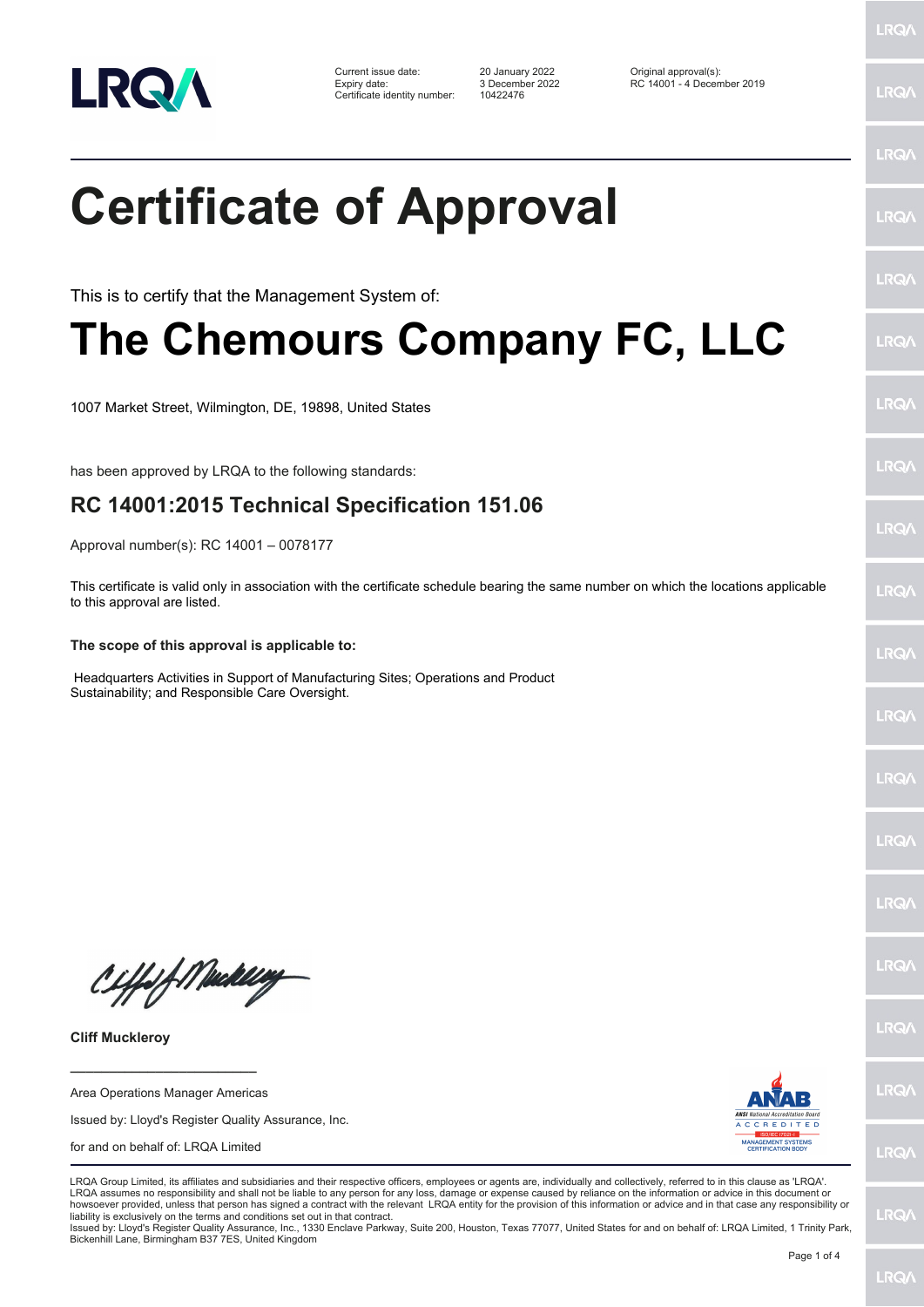

**LRQA** 

**LRQA** 

Certificate identity number: 10422476

| Location                                                                                                     | <b>Activities</b>                                                                                                                                         | <b>LRQA</b>                |
|--------------------------------------------------------------------------------------------------------------|-----------------------------------------------------------------------------------------------------------------------------------------------------------|----------------------------|
| <b>Global HQ</b><br>1007 Market Street, Wilmington, DE, 19898,<br><b>United States</b>                       | RC 14001:2015<br>Headquarters Activities in Support of Manufacturing<br>Sites; Operations and Product<br>Sustainability; and Responsible Care Oversight.  | <b>LRQA</b>                |
| <b>Belle Site</b><br>901 West DuPont Avenue, Belle, WV, 25015,<br><b>United States</b>                       | RC 14001:2015<br>Manufacture of VAZO®, Dimethyl Ether, Dimethyl<br>Sulfate, Acrylics, Glycolic Acid.                                                      | <b>LRQ/</b><br><b>LRQA</b> |
| <b>Chambers Work Site</b><br>67 Canal Road, Pedersen Building, Deepwater, NJ, 08023,<br><b>United States</b> | RC 14001:2015<br>Manufacture of Fluoroproducts.                                                                                                           | <b>LRQ/</b>                |
| <b>El Dorado Plant</b><br>322 Southfield Cutoff Road, El Dorado, AR,<br>71730, United States                 | RC 14001:2015<br>Manufacture of 227ea (FM-200®), Pharmaceutical<br>Grade 227ea (FM-200®).                                                                 | <b>LRQA</b>                |
| <b>Fayetteville Works Site</b><br>22828 NC Highway 87 West, Fayetteville, NC,<br>28306, United States        | RC 14001:2015<br>Manufacture of Fluorocarbon Chemicals, Fluorocarbon<br>Resin, and Fluorinated Membranes.                                                 | <b>LRQA</b><br><b>LRQ/</b> |
| <b>Corpus Christi Site</b><br>Highway 361, Gregory, TX, 78362, United States                                 | RC 14001:2015<br>Manufacture of HFO's, HFC's, HCFC's, CFC's,<br>Anhydrous Hydrochloric Acid, Aqueous Hydrochloric<br>Acid, and Calcium Fluoride Products. | <b>LRQ/</b>                |
| La Porte Site<br>12350 Strang Road, LaPorte, TX, 77571,<br><b>United States</b>                              | RC 14001:2015<br>Manufacture of Hydrogen Fluoride and Sulfuric Acid<br>Products.                                                                          | LRQ/                       |
| <b>Louisville Site</b><br>4200 Camp Ground Road, Louisville, KY, 40216,<br>United States                     | RC 14001:2015<br>Manufacture of Freon® 22 and 23.                                                                                                         | <b>LRQ/</b><br><b>LRQA</b> |
|                                                                                                              |                                                                                                                                                           | <b>LRQ/</b>                |
|                                                                                                              | <b>ANSI</b> National Accreditation Board                                                                                                                  | <b>LRQ/</b>                |
|                                                                                                              | <b>ACCREDITED</b><br><b>MANAGEMENT SYSTEMS</b><br><b>CERTIFICATION BODY</b>                                                                               | <b>LRQA</b>                |

LRQA Group Limited, its affiliates and subsidiaries and their respective officers, employees or agents are, individually and collectively, referred to in this clause as 'LRQA'. LRQA<br>assumes no responsibility and shall not

LRQ/\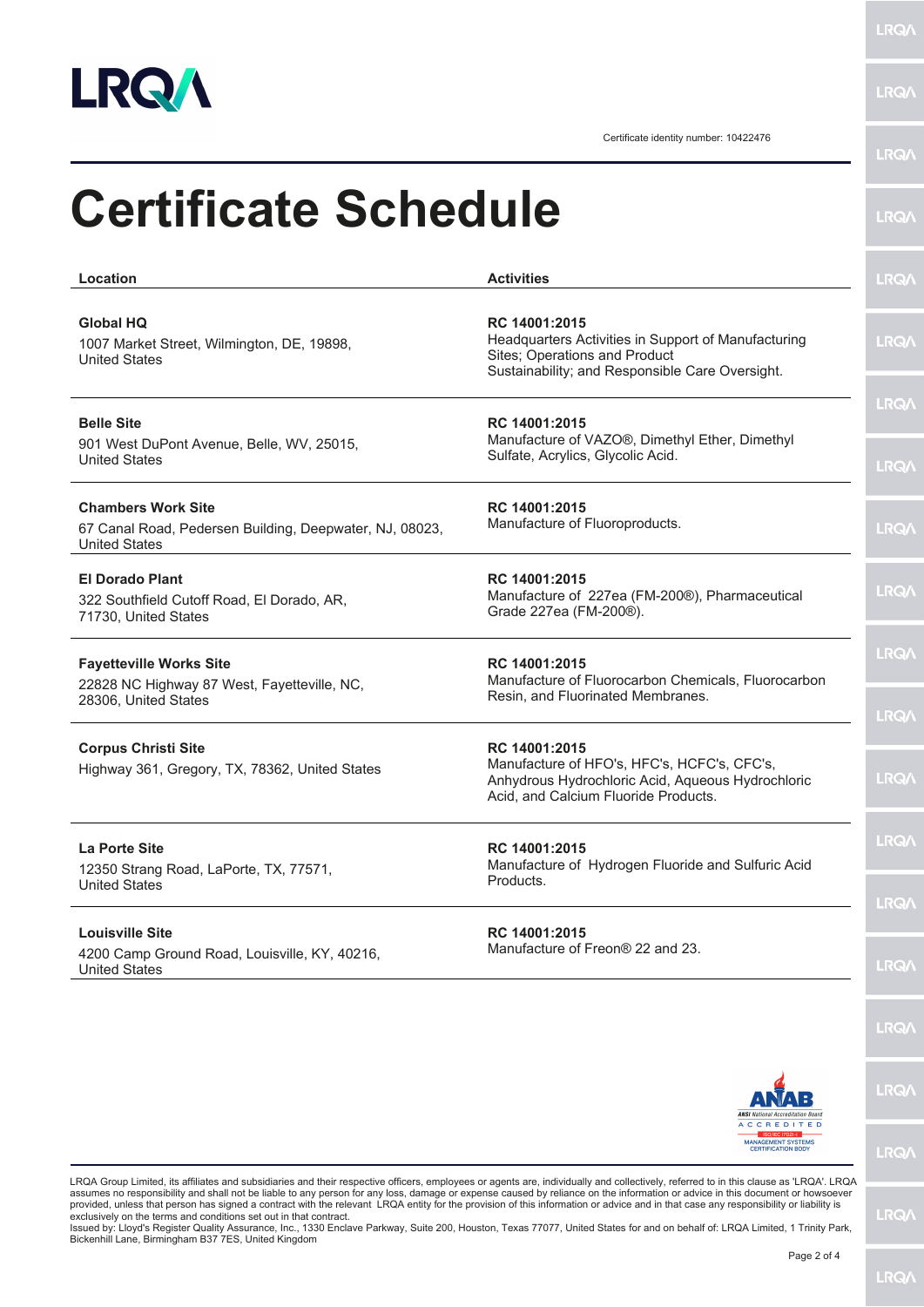

 $\overline{\phantom{0}}$ 

**LRQA** 

LRQ/

Certificate identity number: 10422476

| <b>Certificate Schedule</b>                                                                                               |                                                                                                                                                                                                                                                                                                                                                                                                                                                                                                                                                               | <b>LRQA</b>                |
|---------------------------------------------------------------------------------------------------------------------------|---------------------------------------------------------------------------------------------------------------------------------------------------------------------------------------------------------------------------------------------------------------------------------------------------------------------------------------------------------------------------------------------------------------------------------------------------------------------------------------------------------------------------------------------------------------|----------------------------|
| Location                                                                                                                  | <b>Activities</b>                                                                                                                                                                                                                                                                                                                                                                                                                                                                                                                                             | <b>LRQA</b>                |
| <b>Memphis Site</b><br>2571 Fite Road, Memphis, TN, 38127,<br><b>United States</b>                                        | RC 14001:2015<br>Manufacture of Cyanides and VAZO® Intermediates.                                                                                                                                                                                                                                                                                                                                                                                                                                                                                             | <b>LRQA</b>                |
| Johnsonville Site<br>1950 DuPont Road, New Johnsonville, TN, 37134,<br><b>United States</b>                               | RC 14001:2015<br>Manufacture of Titanium Dioxide Products.                                                                                                                                                                                                                                                                                                                                                                                                                                                                                                    | <b>LRQA</b>                |
| <b>DeLisle Site</b><br>7685 Kiln-DeLisle Road, Pass Christian, MS,<br>39571, United States                                | RC 14001:2015<br>Manufacture of Titanium Dioxide Products.                                                                                                                                                                                                                                                                                                                                                                                                                                                                                                    | <b>LRQ/\</b>               |
| <b>Washington Works Site</b><br>8480 DuPont Road, Washington, WV, 26181,<br><b>United States</b>                          | RC 14001:2015<br>Manufacture of Advanced Performance Materials<br>(Fluoropolymers) Products.                                                                                                                                                                                                                                                                                                                                                                                                                                                                  | <b>LRQ/\</b>               |
| <b>Starke Site</b><br>5222 Treat Road, Starke, FL, 32091,<br><b>United States</b>                                         | RC 14001:2015<br>Production of Ilmenite Ore, Zircon™ and Starblast™<br>Products.                                                                                                                                                                                                                                                                                                                                                                                                                                                                              | <b>LRQA</b><br><b>LRQA</b> |
| <b>Parlin Site</b><br>250 Cheesequake Road, Parlin, NJ, 08859,<br><b>United States</b>                                    | RC 14001:2015<br>Manufacture of Fluoropolymer Consumer and Industrial<br>Coatings.                                                                                                                                                                                                                                                                                                                                                                                                                                                                            | <b>LRQA</b>                |
| <b>Villers St. Paul Site</b><br>Usine de Villers Saint Paul Rue Frédéric Kuhlmann, BP,<br>50021-60870 RIEUX Cedex, France | RC 14001:2015<br>Manufacture of Fluoroproducts.                                                                                                                                                                                                                                                                                                                                                                                                                                                                                                               | <b>LRQA</b>                |
| <b>Mechelen Site</b><br>Antoon Spinoystraat 6A, B-2800 Mechelen,<br><b>Belgium</b>                                        | RC 14001:2015<br>Manufacture of Teflon™ Coatings.                                                                                                                                                                                                                                                                                                                                                                                                                                                                                                             | LRQ/<br>LRQ/               |
| <b>KuanYin Site</b><br>No. 566, Sec. 2, Chenggong Road, Guanyin Dist.,<br>Tao-Yuan City 32849, Taiwan                     | RC 14001:2015<br>Manufacture of Titanium Dioxide Products                                                                                                                                                                                                                                                                                                                                                                                                                                                                                                     | <b>LRQ/</b>                |
|                                                                                                                           |                                                                                                                                                                                                                                                                                                                                                                                                                                                                                                                                                               | <b>LRQ/</b>                |
|                                                                                                                           | <b>ANSI</b> National Accreditation Board<br><b>ACCREDITED</b>                                                                                                                                                                                                                                                                                                                                                                                                                                                                                                 | LRQ/                       |
|                                                                                                                           | <b>MANAGEMENT SYSTEMS</b><br><b>CERTIFICATION BODY</b>                                                                                                                                                                                                                                                                                                                                                                                                                                                                                                        | <b>LRQ/</b>                |
|                                                                                                                           | LRQA Group Limited, its affiliates and subsidiaries and their respective officers, employees or agents are, individually and collectively, referred to in this clause as 'LRQA'. LRQA<br>assumes no responsibility and shall not be liable to any person for any loss, damage or expense caused by reliance on the information or advice in this document or howsoever<br>provided upleas that person has signed a contract with the relevant LPOA entity for the provision of this information or advice and in that case any responsibility or liability is |                            |

assumes no responsibility and shall not be liable to any person for any loss, damage or expense caused by reliance on the information or advice in this document or howsoever<br>provided, unless that person has signed a contra

**LRQA**